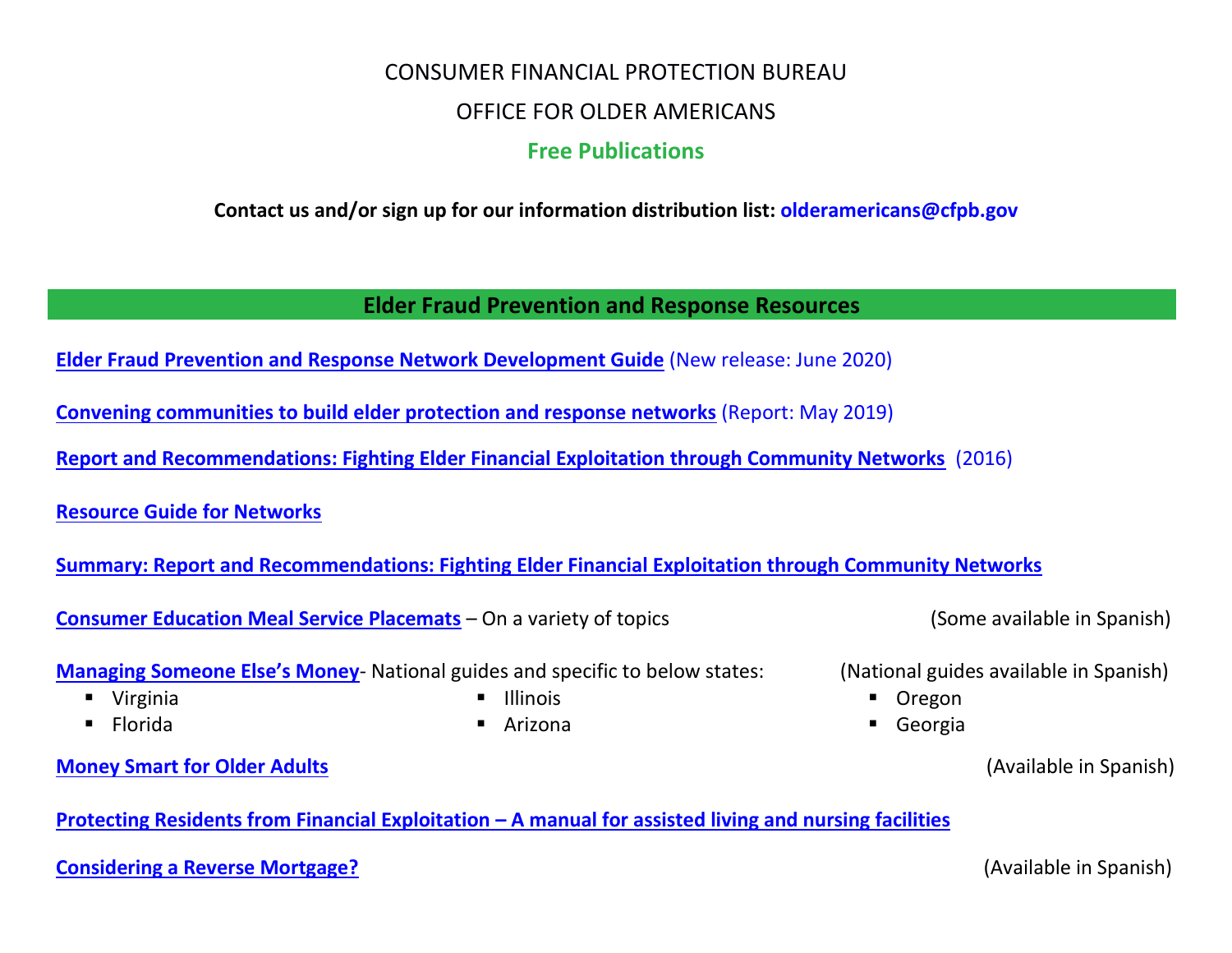# CONSUMER FINANCIAL PROTECTION BUREAU

### OFFICE FOR OLDER AMERICANS

# **Free Publications**

**[Reverse Mortgages: A Discussion Guide](https://pueblo.gpo.gov/CFPBPubs/CFPBPubs.php?PubID=13322)**

**[Know Your Financial Adviser](https://www.consumerfinance.gov/about-us/blog/know-your-financial-adviser/)** (Available in Spanish)

**[Pension Lump-Sum Payouts and Your Retirement Security](https://www.consumerfinance.gov/about-us/blog/key-tips-to-consider-if-choosing-a-lump-sum-pension-payout/)** (Available in Spanish)

### **Industry Guidance and Reports**

**[Suspicious Activity Reports on Elder Financial Exploitation: Issues and Trends](https://www.consumerfinance.gov/about-us/blog/financial-institutions-report-widespread-elder-financial-abuse/?utm_source=newsletter&utm_term=20190227OAnewsltr)**

**[Memorandum on Financial Institution and Law Enforcement Efforts to Combat Elder Financial Exploitation](https://www.consumerfinance.gov/policy-compliance/guidance/implementation-guidance/memorandum-financial-institution-and-law-enforcement-efforts-combat-elder-financial-exploitation/)**

**[Advisory for Financial Institutions on Preventing and Responding to Elder Financial Exploitation](https://files.consumerfinance.gov/f/201603_cfpb_advisory-for-financial-institutions-on-preventing-and-responding-to-elder-financial-exploitation.pdf)**

**[Interagency Guidance on Privacy Laws and Reporting Financial Abuse of Older Adults](https://files.consumerfinance.gov/f/201309_cfpb_elder-abuse-guidance.pdf)**

#### **Where to Find Us!**

**Order and download our publications for free: [consumerfinance.gov/olderamericans](file:///C:/Users/BluntS/AppData/Local/Microsoft/Windows/Temporary%20Internet%20Files/Content.Outlook/T9OBVCLO/consumerfinance.gov/older-americans)**

## **Additional Information**

**[Co-brand Managing Someone Else's Money](https://www.consumerfinance.gov/practitioner-resources/resources-for-older-adults/co-brand-managing-someone-elses-money/)**

**[Office for Older Americans webinar archive](https://www.consumerfinance.gov/practitioner-resources/resources-for-older-adults/webinar-archive/)**